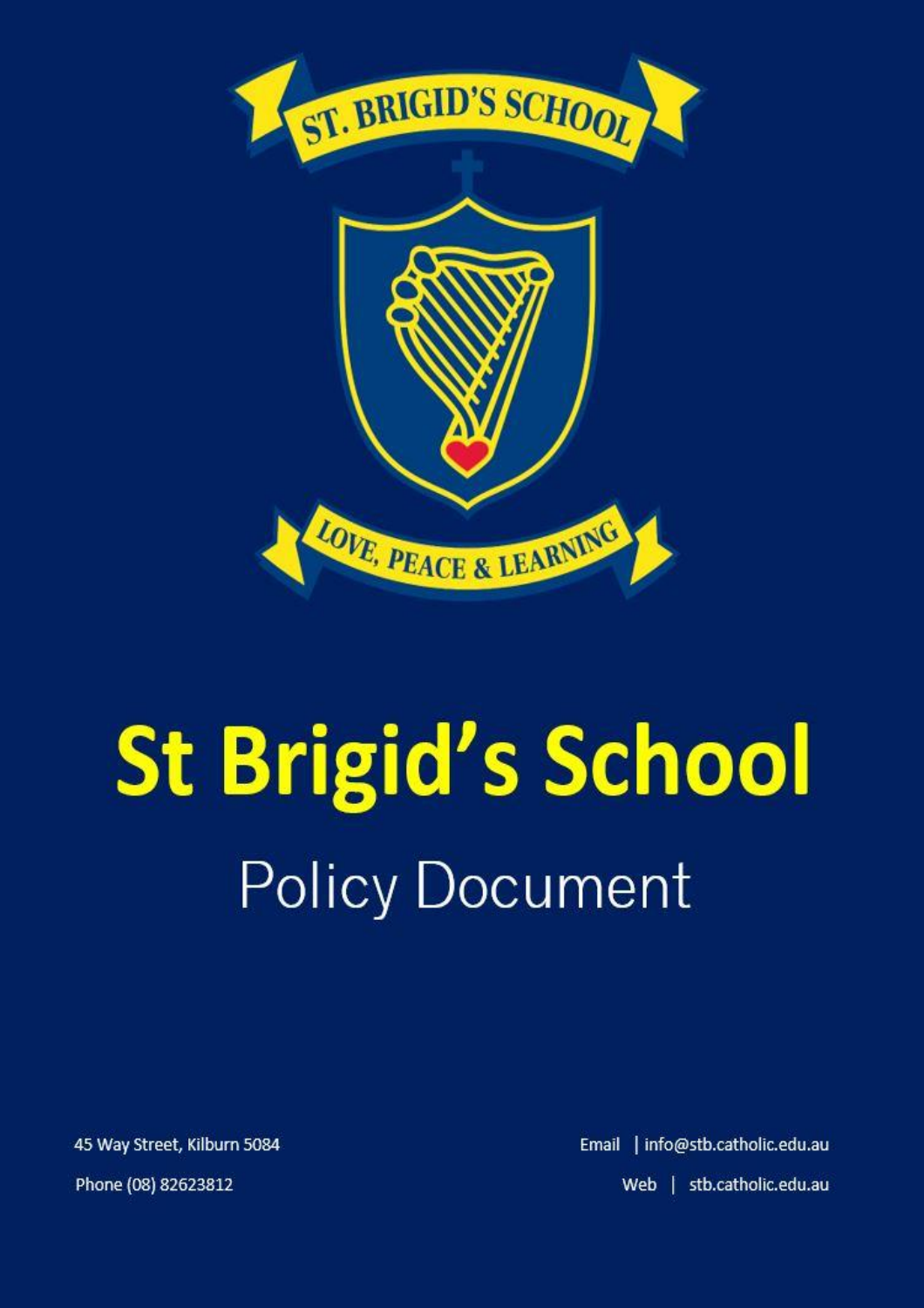# Responding to Bullying and Harassment in the Workplace Policy

#### 1. Purpose

St. Brigid's School is committed to providing its Workers with a safe work environment that is free from inappropriate behaviour and will take all reasonable steps to minimize any form of workplace bullying or harassment and to treat all people with equity and dignity. It is in this context that the bullying of any person is not tolerated.

St Brigid's acknowledges that Workers may experience bullying and harassment by people who are and who are not CESA employees.

## 2 Scope

This policy applies to St Brigid's School, Kilburn.

# 3. Policy

The school is committed to:

- **T** creating a positive workplace culture where staff have opportunities to raise concerns
- $\bullet$  facilitating improved communication amongst staff
- $\bullet$  providing bullying and harassment training for leaders and employees
- **T** displaying the Bullying and Harassment Response Flowchart (see Appendix 1) in a prominent, easily accessible location
- $\ddot{\mathbf{r}}$  monitoring the workplace for indications of workplace bullying and harassment, including data collection to identify any existing workplace bullying or harassment
- $\bar{I}$  encouraging a greater awareness of and sensitivity to the effects of bullying or harassing behaviour on others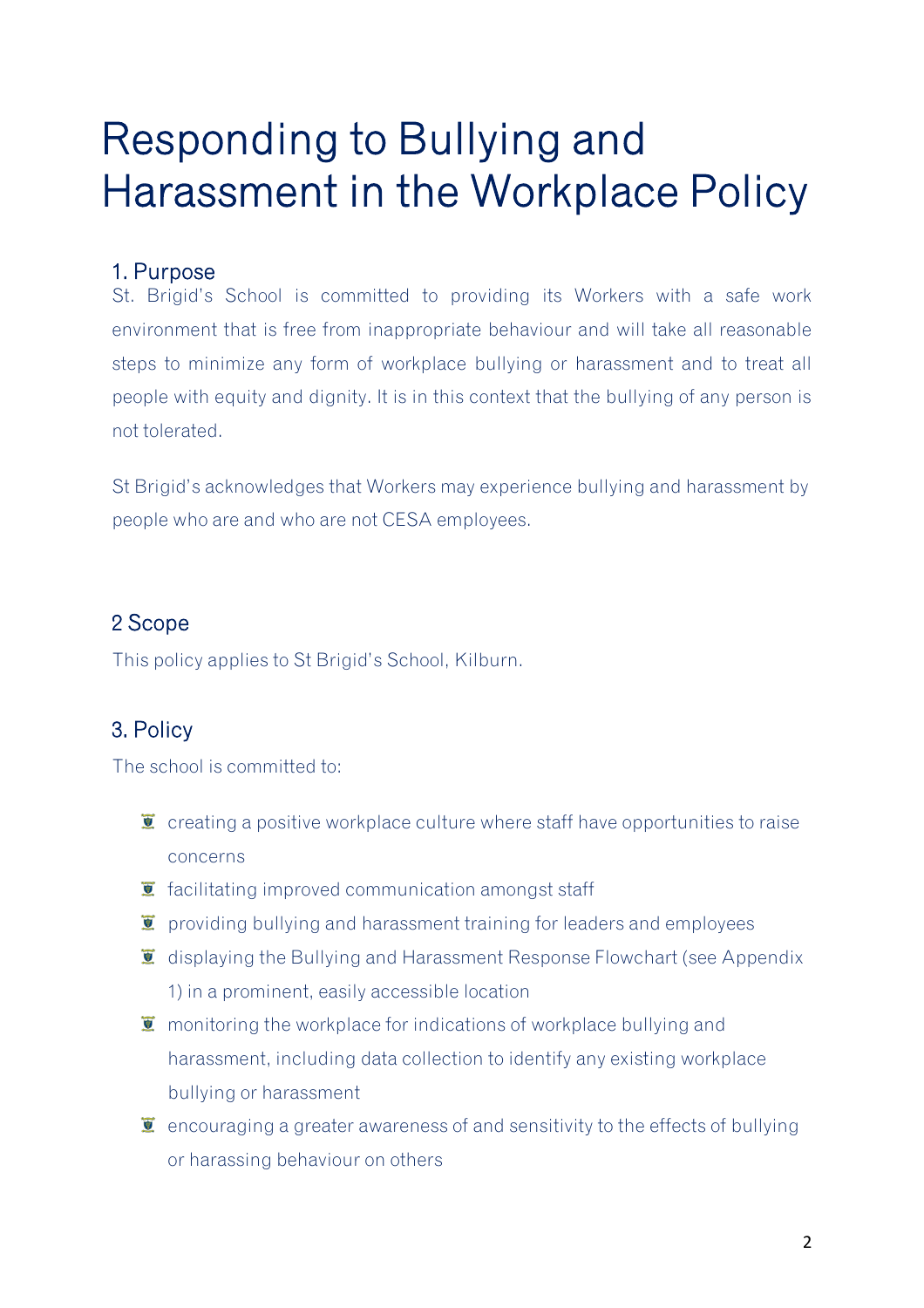$\ddot{\mathbf{r}}$  providing prompt assistance and support to employees who raise concerns regarding bullying or harassment.

#### 4. Definitions

Bullying: is one form of harassment and has been defined thus; workplace bullying is repeated, unreasonable behaviour directed towards a Worker or a group of Workers, that creates a risk to health and safety.

Repeated behaviour refers to the persistent nature of the behaviour and can refer to a range of behaviours over time

Unreasonable behaviour means behaviour that a reasonable person, having regard for the circumstances, would see as victimising, humiliating, undermining and threatening

Risk to health and safety includes risk to the psychological or physical health of the person(s) in the workplace.

Workplace harassment: for the purpose of this procedure, is used to define any verbal, written or physical behaviour or conduct that is of an offensive, threatening, intimidating, abusive or belittling nature and that is unwelcome, unreciprocated, uninvited and usually, but not always, repeated which occurs to a Worker. For example; it may include comments or actions concerning a person's race, colour, language, ethnic origin, religion, political beliefs, gender, sexual preference, pregnancy, marital status, age, appearance, disability or impairment. In most cases, for behaviour or conduct to amount to workplace harassment, it must meet one of the following two criteria:

- $\bullet$  the Worker must have acted in a manner that would cause a reasonable person to feel harassed, having regard to all of the circumstances; or
- $\ddot{\mathbf{r}}$  the Worker, having been made aware that their behaviour or conduct was reasonably perceived as harassment by the person towards whom it was directed, and the behaviour or conduct was subsequently repeated.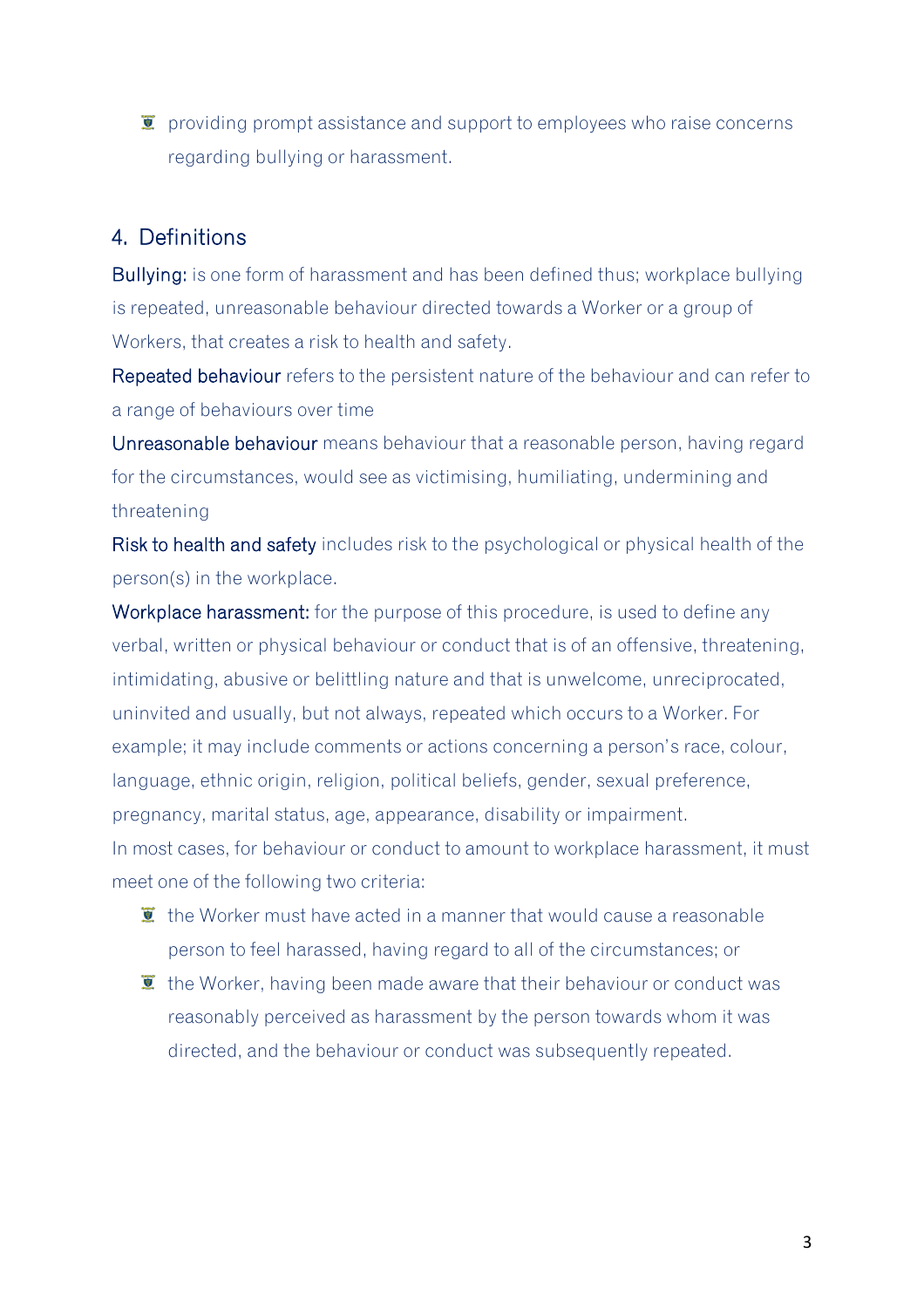Sexual harassment is one form of workplace harassment is where the harassment is sexual harassment the Worker must have engaged in unwelcome conduct of a sexual nature in circumstances in which a reasonable person, having regard to all the circumstances, would have anticipated the possibility that the person harassed would be offended, humiliated or intimidated. Sexual harassment is more fully defined in section 28A of the Sex Discrimination Act 1984 (Cth.)

Workers mean all employees and volunteers together with those third parties who agree to be bound by these procedures.

Workplace bullying and harassment need not involve physical ill treatment, such as punching, kicking or other ways of inflicting physical pain. Most cases of harassment or bullying involve non-contact conduct such as less favourable treatment or verbal abuse, threats, sarcasm, ostracism or sabotage of a person's work.

#### Bullying can be obvious and aggressive. Examples could include:

- abusive, insulting or offensive language
- behaviour or language that frightens, humiliates, belittles or degrades, including criticism that is delivered with yelling and screaming;
- teasing or regularly making someone the brunt of practical jokes
- displaying material that is degrading or offending
- spreading gossip, rumours and innuendo of a malicious nature.

Violence, assault and stalking are extreme forms of bullying that constitute a criminal offence. Such behaviour should be reported directly to the police. Examples include, but are not limited to:

- harmful or offensive initiation practices
- physical assault or unlawful threats

# Workplace bullying and harassment can also be subtle and could include behaviour such as:

- deliberately excluding, isolating or marginalising a person from normal workplace activities
- intruding on a person's space by pestering or spying
- intimidating a person through inappropriate personal comments, belittling opinions or unjustified criticism.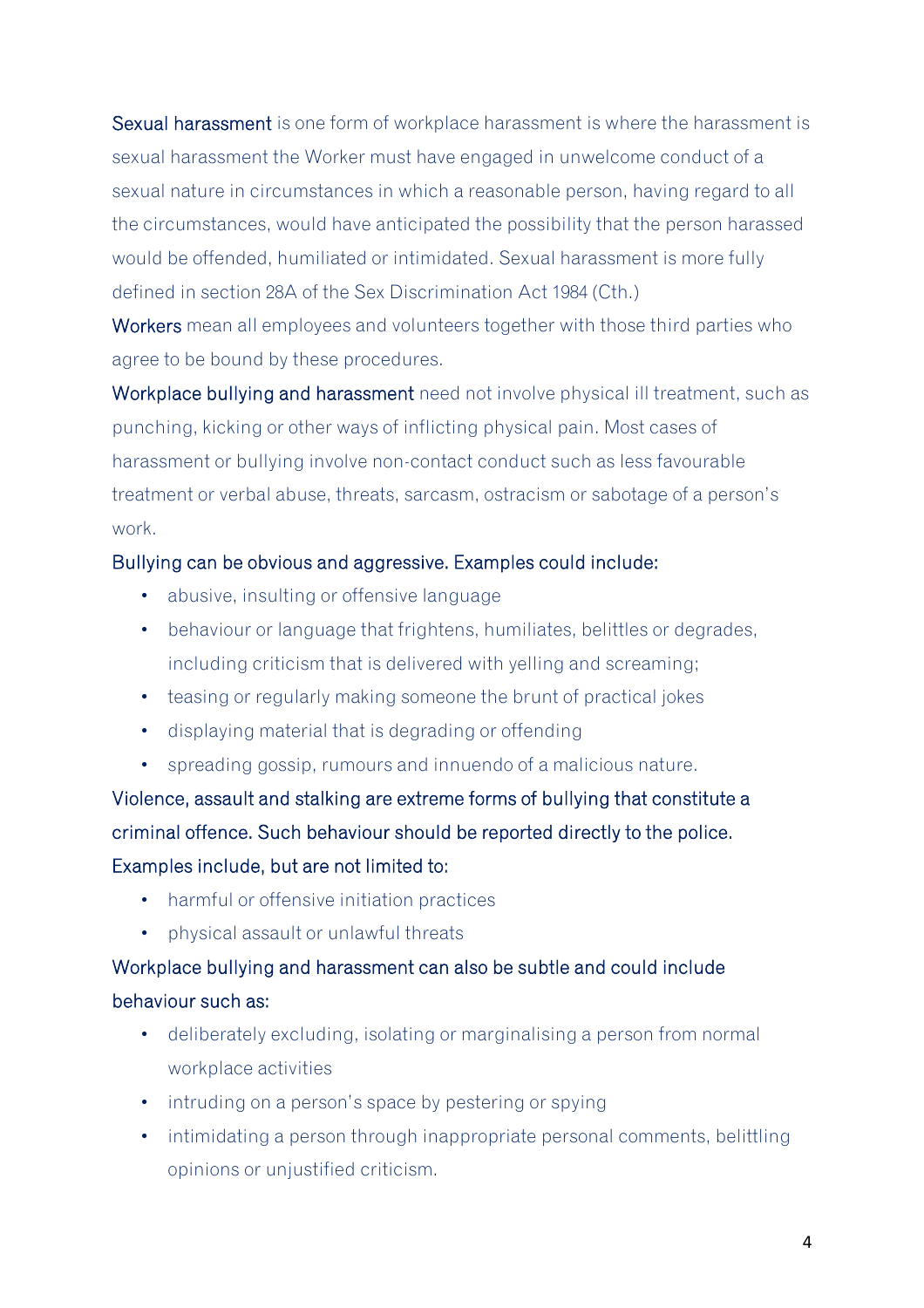# Workplace bullying and harassment can be covert behaviour that undermines, treats less favourably or disempowers others, for example:

- $\bullet$  overloading a person with work
- $\ddot{\mathbf{r}}$  refraining from passing on work
- $\ddot{\mathbf{z}}$  setting expectations that are unreasonable
- $\ddot{\bullet}$  setting tasks that are unreasonably beyond a person's ability
- $\ddot{\mathbf{I}}$  ignoring or isolating a person
- $\ddot{\mathbf{z}}$  deliberately denying access to information, consultation or resources
- $\ddot{\mathbf{v}}$  unfair treatment in relation to accessing workplace entitlements, such as leave or training
- $\overline{\bullet}$  Please note that the behaviour must be repeated behaviour

#### Covert bullying behaviour may also include:

- $\ddot{\mathbf{r}}$  constantly checking the person's work or whereabouts to a much greater extent than with others of the same seniority
- $\bar{I}$  sabotaging the person's work, such as by hiding resources, not passing on messages, changing information and in other ways that undermine the person and/or their work
- $\bar{I}$  bullying and harassment can occur electronically, such as over the internet, social networking sites, information displayed on web pages, emails, and in SMS (text messages).

#### Bullying does not include:

- $\ddot{\mathbf{r}}$  reasonable action taken in a reasonable manner by an employer to monitor, transfer, demote, discipline, counsel, retrench or dismiss an employee;
- $\bullet$  a decision by an employer, based on reasonable grounds, not to award or provide a promotion, transfer, or benefit in connection with an employee's employment;
- $\ddot{\mathbf{r}}$  reasonable administrative action taken in a reasonable manner by an employer in connection with an employee's employment;
- $\ddot{\bullet}$  reasonable action taken in a reasonable manner under an Act affecting an employee;
- $\ddot{\mathbf{r}}$  reasonable action by the employer to monitor electronic communication.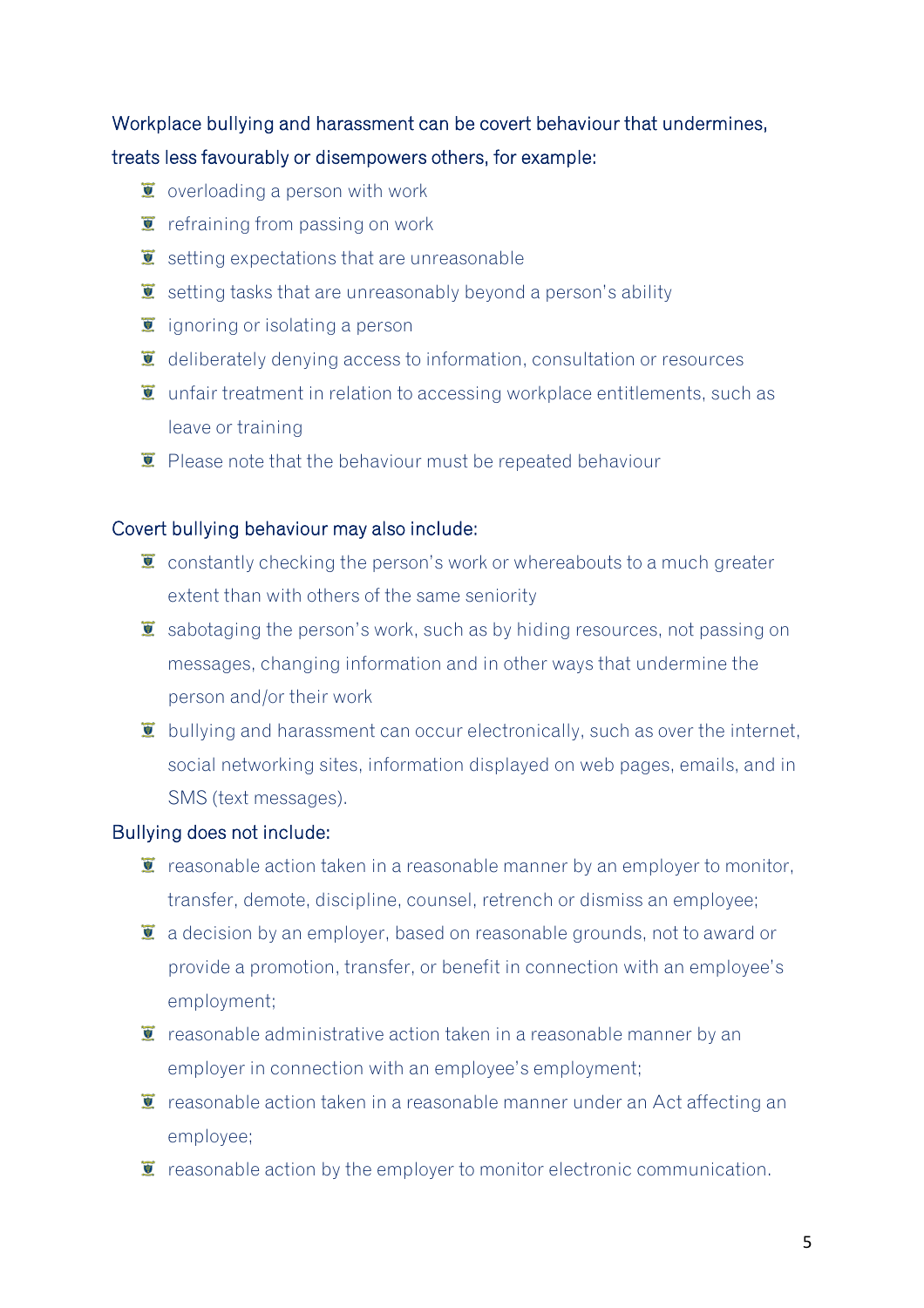#### Employer Representative means:

- $\bullet$  the Principal of that school where the complaint involves a Worker on a school site;
- $\bar{I}$  the Director of Catholic Education where the complaint involves the Principal of a Diocesan school;
- $\ddot{\bullet}$  the person appointed by the relevant employing authority where the complaint involves a Principal of Another Catholic School;
- $\bar{I}$  the relevant Assistant Director where the complaint involves a CEO employee.

Diocesan school means a school owned and operated by the Archdiocese of Adelaide or the Diocese of Port Pirie.

Another Catholic School means a Catholic school owned and governed by an authority other than the Archdiocese of Adelaide and Diocese of Port Pirie.

Repeated refers to the persistent or ongoing nature of the behaviour and can refer to a range of different types of behaviour over time.

Risk to health and safety includes risk to the emotional, mental or physical health of the person(s) in the workplace.

Workers mean all employees and volunteers together with those third parties who agree to be bound by these procedures.

Complainant means the person raising a concern that they are subject to bullying or harassment in the workplace.

Contact Officers means a staff member, specifically trained and designated to provide information to staff with regard to workplace rights, obligations and options in responding to bullying or harassment issues

CEO means either or both of the Adelaide and Port Pirie Catholic Education Offices, as the context permits.

CESA means Catholic Education SA, including any School or CEO, as the context may permit.

Staff employees of St Brigid's school.

Parent/caregivers- The parent, guardian or caregiver of a student (singular or plural). Students – children that attend St Brigid's school.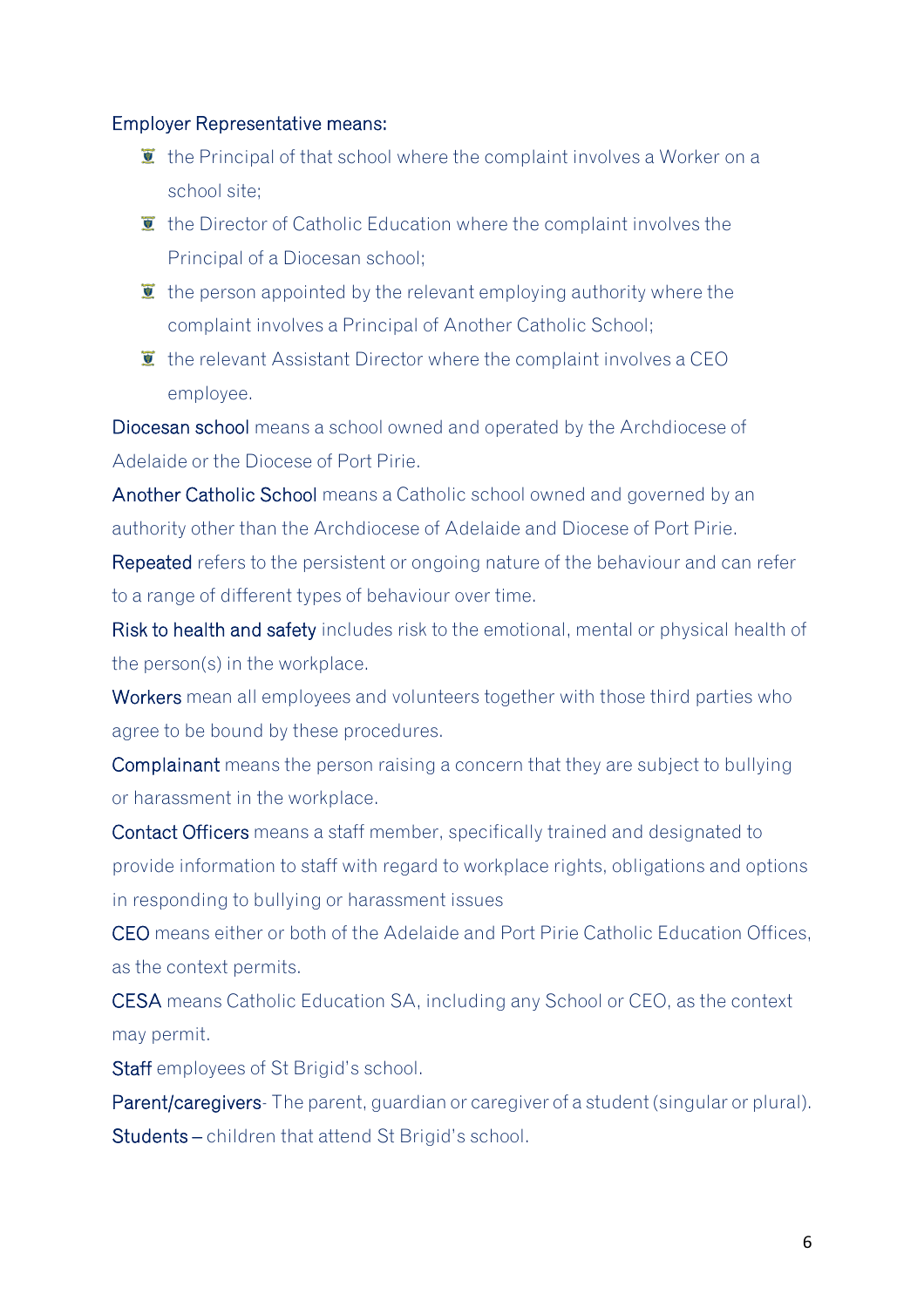# 5. Supporting Procedures or Policy Support Documents

This Policy is to be read in conjunction with and is additional to, any relevant South Australian Commission for Catholic Schools (SACCS), school or CESA policy, procedure or support document. All Staff are required to comply with the provisions of any such documents, including the following:

**E** St Brigid's Responding to Bullying and Harassment in the Workplace

Procedure

- **CESA Code of Conduct for Staff**
- **E** Fair Work Act

http://www.fwc.gov.au/index.cfm?pagename=legislationfwact

Stop Bullying in SA:

http://www.stopbullyingsa.com.au/

**E** Preventing Workplace Bullying: A Practical Guide for Employers

http://www.stopbullyingsa.com.au/documents/bullying\_employers.pdf

 $\bullet$  Dealing With Workplace Bullying: A Practical Guide for Employees;

http://www.stopbullyingsa.com.au/documents/bullying\_employees.pdf

- **Work Health and Safety Act 2012 (SA)**
- SafeWork SA 1300 365 255

#### <http://www.safework.sa.gov.au/>

- **E** Related policies, procedures and support documents of the South Australian Commission for Catholic Schools as listed below and as amended from time to time. Policies and procedures on this link include:
	- o Code of Conduct,
	- o Procedures for Responding to Discrimination
	- o Policy for Responding to Concerns , Complaints, Grievances and Allegations of Misconduct
	- o Procedures for Resolving Informal Complaints between Workplace **Participants**
	- o Procedures for Dealing with Allegations of Misconduct

http://online.cesanet.adl.catholic.edu.au/docushare/dsweb/View/Collection-360

Assistant Director, People and Culture, Catholic Education Office, Ph. 8301 6860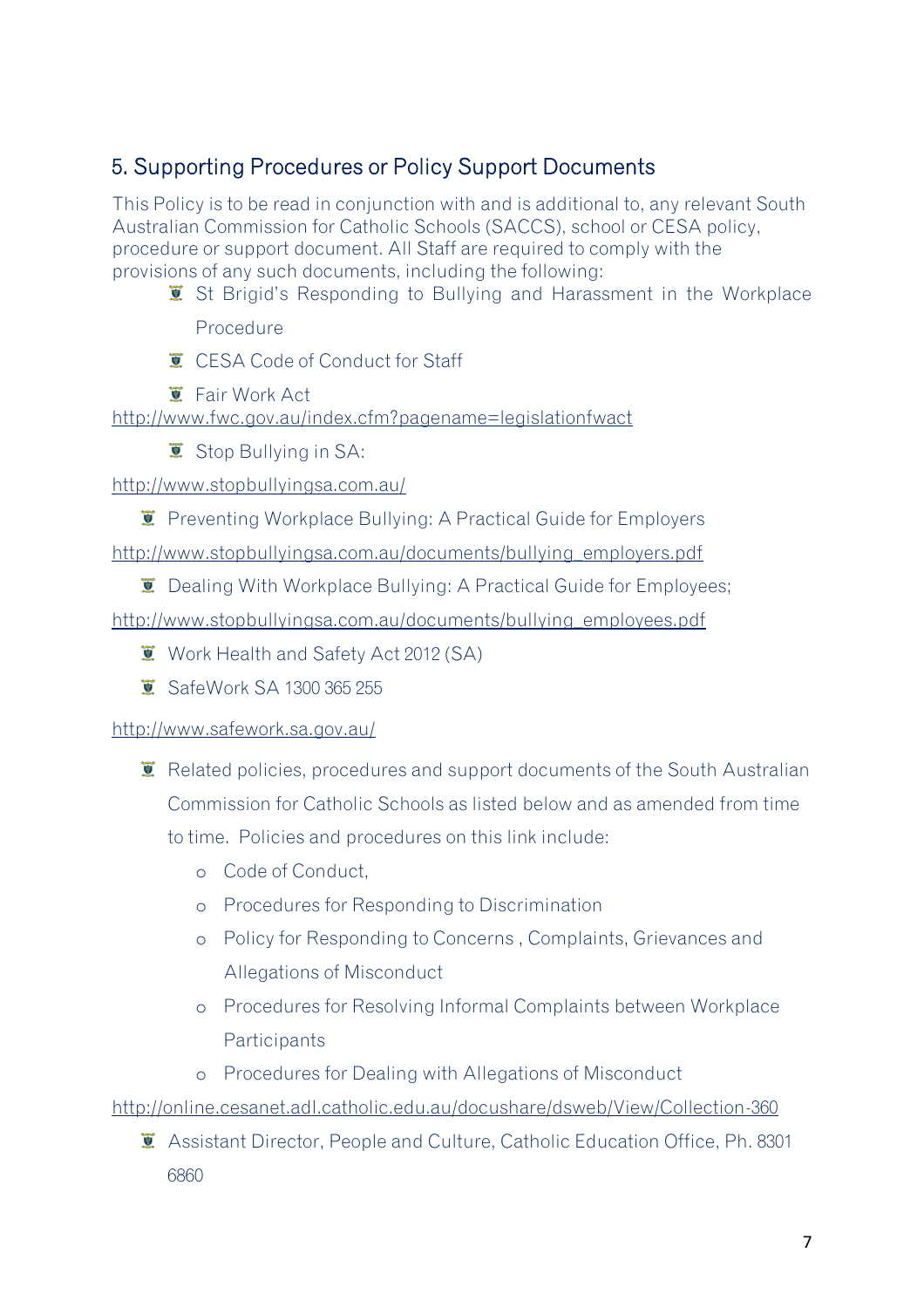- **E** Principal Consultants, Catholic Education Office, Ph. 8301 6885
- Catholic Safety, Health and Welfare SA Consultants, Ph. 8210 9342.
- IEU (SA) Ph. 8410 0122

http://www.ieusa.org.au/

Fair Work Commission

http://www.fwc.gov.au/

**E** Equal Opportunity Commission, Ph. 8207 1977

http://www.eoc.sa.gov.au/site/home.jsp

 $\vec{v}$ Office of the Employee Ombudsman, Ph. 8207 1970

www.employeeombudsman.sa.gov.au

 $\vec{g}$ ACCESS Ph. 1300 667 700

www.accesssa.com.au

 $\overline{\mathbf{U}}$ Stop Bullying in SA website

http://stopbullyingsa.com.au/default.asp

## 6. Resources

• Policy for the Care, Wellbeing and Protection of Children and Young People (SACCS 2011)

[http://www.cesa.catholic.edu.au/\\_\\_files/f/2626/Care\\_Wellbeing\\_and\\_Protection\\_of\\_](http://www.cesa.catholic.edu.au/__files/f/2626/Care_Wellbeing_and_Protection_of_Young_People.pdf) [Young\\_People.pdf](http://www.cesa.catholic.edu.au/__files/f/2626/Care_Wellbeing_and_Protection_of_Young_People.pdf)